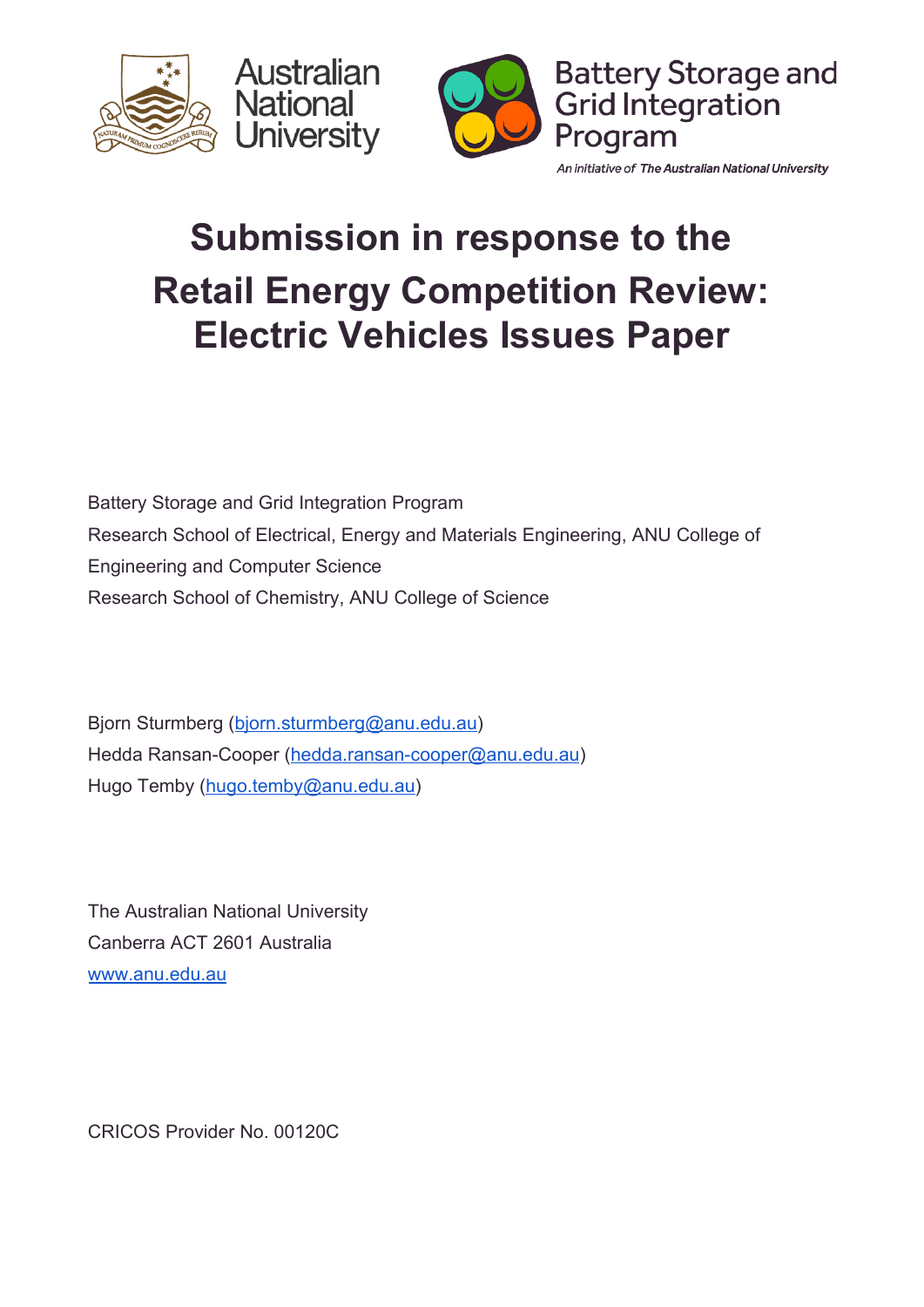# **Introduction**

We thank the Australian Energy Market Commission (AEMC) for the opportunity to respond to the Retail Energy Competition Review: Electric Vehicles Issues Paper (henceforth The Paper). Electric Vehicles (EVs) present a major shift in the volume and qualities of electricity consumed by small scale consumers. It is therefore important to examine the consequences of this shift on retail arrangements, and we commend the AEMC for getting ahead of the Australian adoption curve to mitigate negative outcomes and to pave the way for accelerated and uptake.

# **Consultation Questions**

## **Question 2: Role of retailer**

*What challenges and opportunities, given the current role of retailers in the NEM, are EVs likely to provide retailers?* 

#### New value propositions

The mass uptake of EVs opens significant opportunities for retailers. These benefits are likely to outweigh the accompanying challenges, which will mostly arise from reshaping retailer's relationships with, and value propositions for, customers.

The addition of large amounts of EV driven electricity demand is undoubtedly beneficial for electricity retailers. However, we believe that it is not the quantum of electricity transacted that represents the essential opportunity, but that this rather lies in the unique qualities of EVs as an energy asset. These qualities include:

- the premium value placed on guaranteed state of charge to meet mobility needs
- the flexibility of charging profiles (while meeting the former requirement)
- the highly controllable, high speed, dynamic, and potentially two-way nature of the power flows, and
- the spatial diversity of where EVs connect to the power grid.

The value of these qualities will grow as the mass deployment of EVs places pressure on electricity networks and energy supplies (as described in The Paper). It will also be spurred on by the emerging dominance of renewable energy generators that have near-zero marginal costs of generation but require complementary energy storage to manage weather variability. These physical power system considerations will inevitably through mechanisms yet to be settled - be reflected in electricity markets. These markets will be well suited to rewarding optimised charging (and discharging) of EVs.

#### New relationships with the customer

Realising new values associated with EVs will likely require a transformation in the type of relationship between retailers and customers. Shaping this transformation to ensure it supports innovation and protects consumers is both an opportunity and a challenge for retailers, as well as for customer advocates.

An EV will often be the first flexible electricity asset that a customer has owned. Furthermore, it will have been purchased for the primary purpose of providing mobility which is a service that has not, hitherto been associated with electricity and billing. In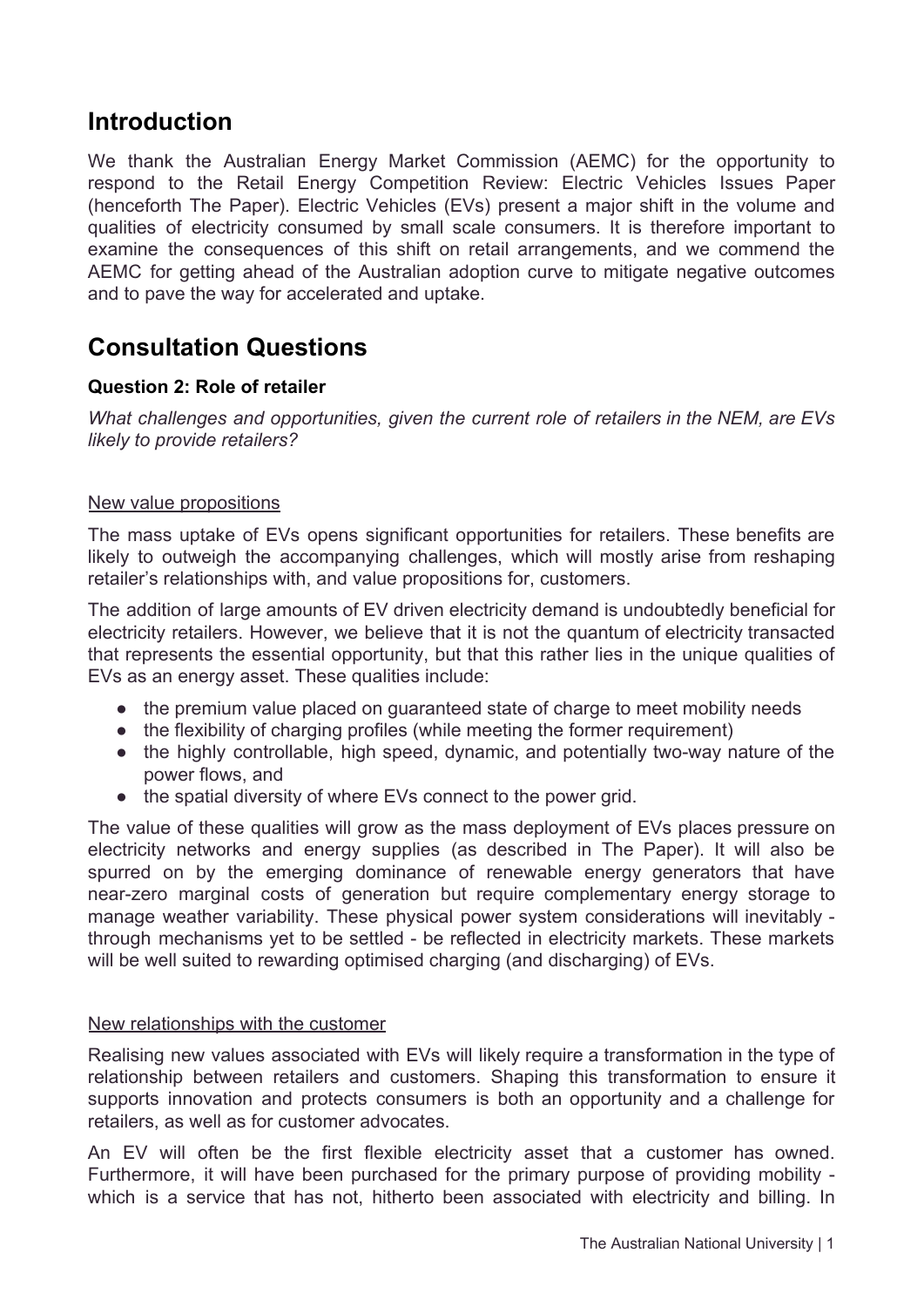Australia, cars also hold strong symbolic values for many people for whom it is more than just about 'getting from A to B', but also about status, group-identity and autonomy and control of life options. thereby open the door for retailers to engage in new conversations about algorithmically optimised energy use, ancillary services and mobility. Building these relationships will require considerable engagement, experimentation, and agility. Many of the fundamental questions about, and potential framings of, EV customer's perspectives on EV charging management are yet to be pursued. This is particularly critical to the framing of who has what rights to control EV charging.

## Opportunities for new entrants

The opportunities to create fresh customer value propositions and utilise a novel set of technical characteristics should draw new entrants into the retail market. These new players are likely to deploy innovative offers and business models targeting the core new value streams, such as controlled charging, capacity and constraint management, ancillary service delivery, integration with variable renewable energy generation, and integration with en route and destination charging networks. On the buy side, new entrants may place less emphasis than traditional retailers on financial hedging and greater emphasis on leveraging the controllability and flexibility of EVs to provide physical hedges. They will benefit from new entry points with customers, such as at the point of sale of EVs or charging equipment, and will be less hampered by business models built upon per kWh revenue streams.

We strongly believe that there are great opportunities for new retail models to accelerate the uptake of EVs and smoothen their integration into the power system. Vice versa, the uptake of EVs will accelerate retailer innovation. Seizing these opportunities requires customer research, technical and value proposition innovation, and ongoing, two-way conversations with customers. These should all be encouraged, and will flourish with the entry of new players and increased competition.

# **Question 3: Regulatory environment**

*a. Do you consider that regulatory changes, like multiple trading relationships, that improve a consumer's ability to engage with multiple FRMPs at a household would enable innovative services and products to develop for EV consumers?*

We agree that regulatory changes could unlock significant innovation in retail offerings for EVs. In particular we support unlocking multiple trading relationships (MTRs) as a keystone to a regulatory framework that fosters more competition and innovation.

As outlined above, the technical and behavioural aspects of EVs are distinctly different from typical household and business loads. We believe that these warrant the availability of tailored retailer relationships that address the needs and opportunities of EVs in a targeted manner. MTRs are key to this, and in turn depend on commercially viable alternative metering configurations that leverage the digital and connected nature of EV charging stations.

One trend that illustrates potential future scenarios is the move towards unified charging networks and the integration of these with vehicle OEMs. Tesla has long provided an integrated vehicle and charging network offering, and Ford has announced a FordPass offering that provides drivers with access to numerous charging networks. This integration may be extended to include charging at home, as well as at work and other destination